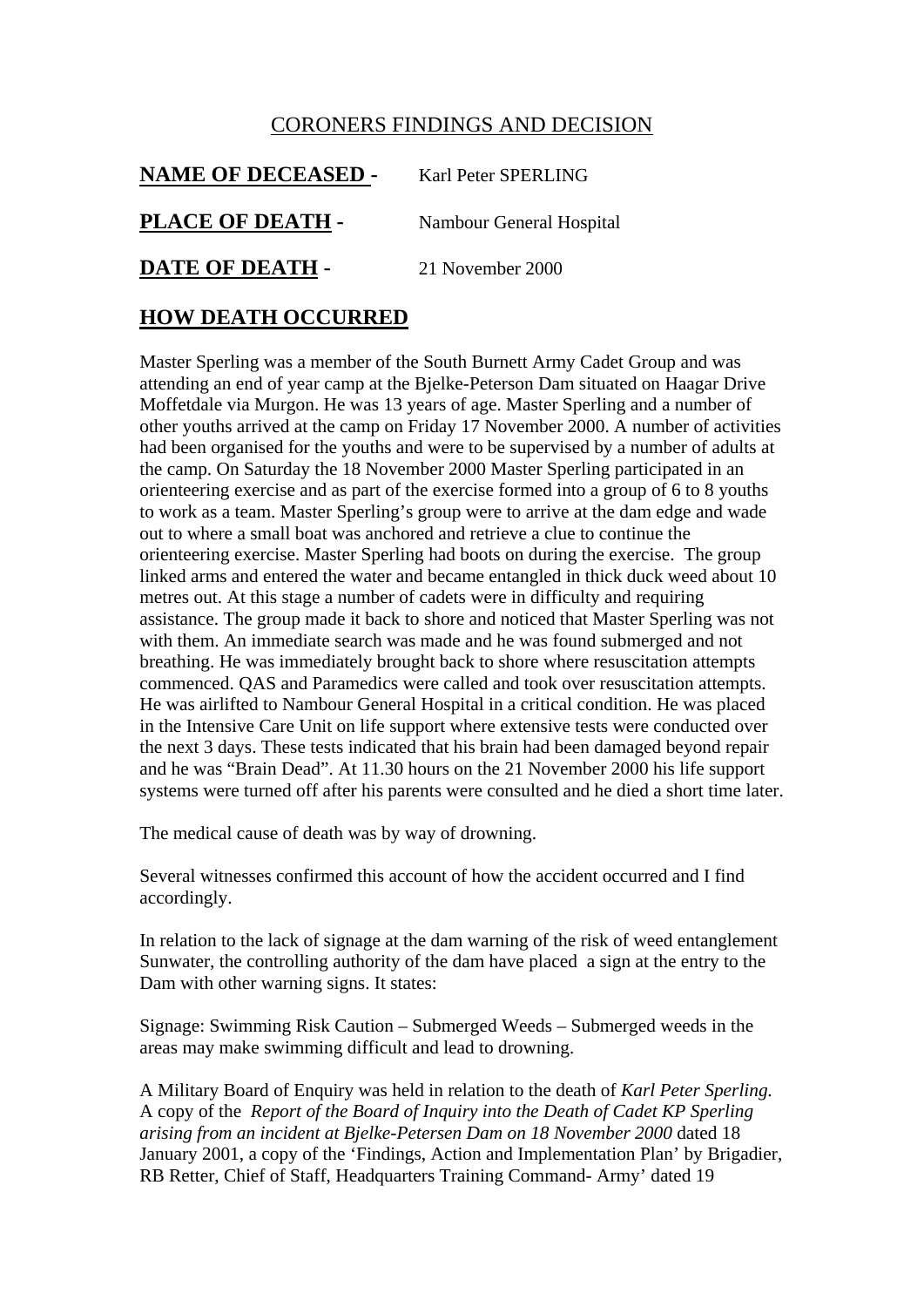February 2001 and a letter dated 19 August 2005 from Lieutenant Colonel Ryan to the investigation officer Sergeant Slatter which address the recommendations relevant to matters affecting the death of Karl Peter Sperling was made available to myself.

The army has advised to what extent the recommendations have been implemented as follows:

a. *Recommendation 268 d. The medical standards applying to asthmatics wishing to join the ACC be reviewed with the view to them conforming to Army standards*.

This recommendation was not implemented. Specialist medical staff advice has indicated that there was no evidence to link the death of Cadet Sperling to his asthmatic condition. Adult soldiers entering the Army must be fit for training and subsequent deployment on operations. There is no need for the same standard to apply to cadets who only need to be sufficiently fit to undertake limited rigorous activities.

*b. Recommendation 268e. The regional 'Application for Activity Approval' form be revamped and issued nationally as part of the ACC Policy Manual. Mandatory headings in the form should require detailed and comprehensive explanations of the activities proposed, a risk assessment, details of risk reduction, safety issues, staff qualifications, equipment required and a medical plan.* 

This has been implemented and the relevant policy is contained in current Australian Army Cadets Policy Manual (HQ AAC Policy Manual) Volume 3 Chapter 1.

*c. Recommendation 268 f. The 'Application for Activity Approval' form be forwarded through the cadet unit's foster unit with provision for their comments. This application is then forwarded to the Regional Training Centre for consideration. On approval or rejection, a copy of the activity approval form should be returned via the foster unit who should confirm the availability of requested equipment and other support.* 

The form 2 has included a 'Foster Unit Action' section. Due to the command of cadets moving from TC-A to AAC, the form is now forwarded to HQ AAC rather than Regional Training Centre, which belong to TC-A.

d. *Recommendation 268 g. Supervision of ACC activities involving increased risk be provided by ARA/GRES personnel. This supervision be provided by cadet wings and/or foster units and they be resourced to provide this function.*

 This recommendation has been implemented by HQ AAC Policy Manual Volume 3 Chapter 1 which mandates 'use hierarchical control structure to minimise risk (to acceptable level)'.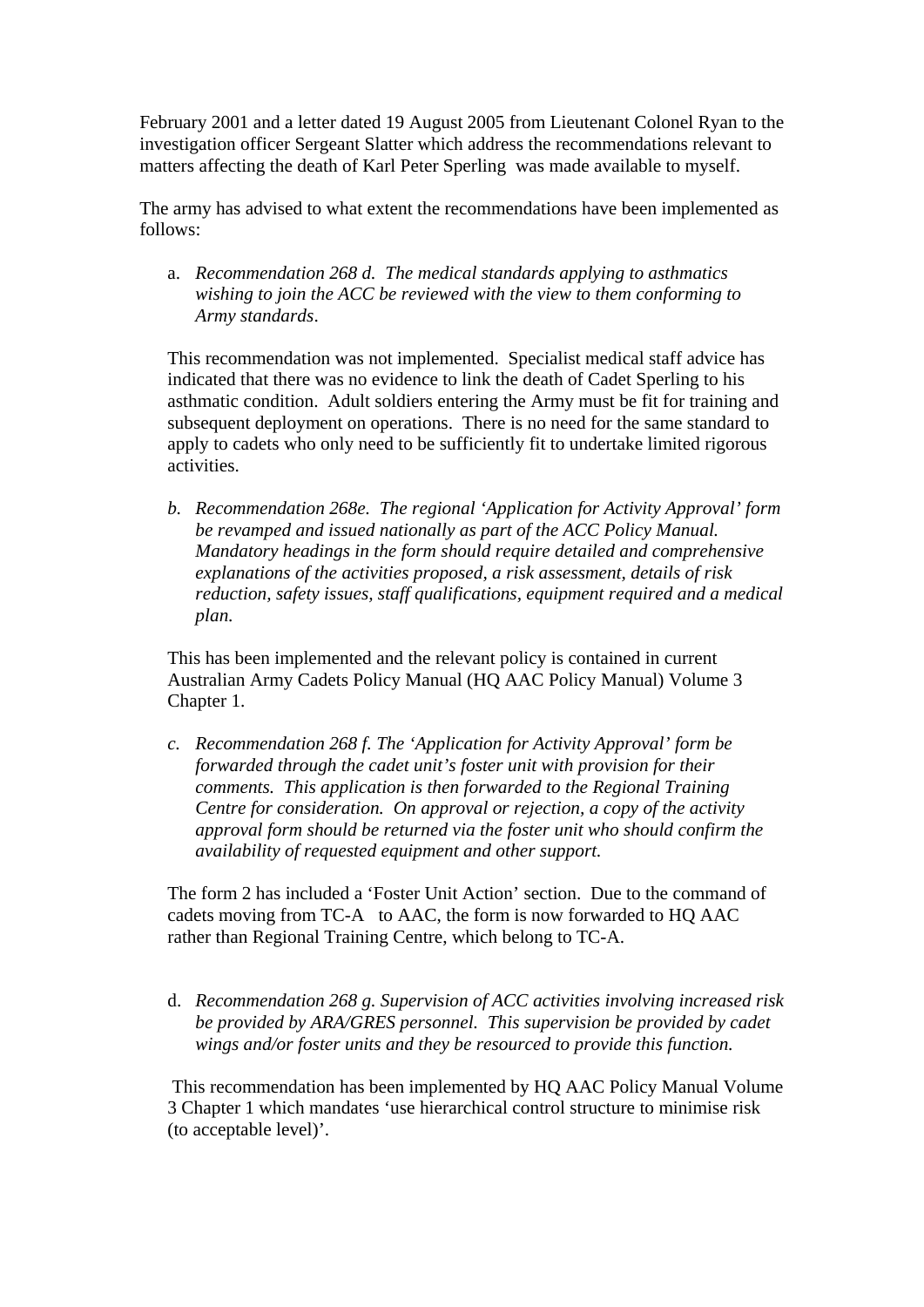e. *Recommendation 268 i. The AAC Policy Manual be amended to state that for deep water activities, cadets are not to wear boots. If protective footwear is required, light running or sports shoes are to be worn. If extenuating circumstances exist requiring the wearing of boots, flotation aids are to be worn by the participants wearing boots.*

This recommendation has been implemented in HQ AAC Policy Manual Volume 3 Chapter 1, Paragraph 1.53 which states that cadets engaged in swimming or water based activities are not to wear boots.

f. *Recommendation 268 j. The ACC Policy Manual be amended to include requirements, responsibilities and qualifications required for safety officers involved in cadet activities. These amendments should reflect that safety officers should not have other supervisory responsibilities during the conduct of activities.*

This recommendation has been implemented by the provisions in HQ AAC Policy Manual Volume 3 Chapter 1, paragraphs 1.35-1.42.

g. *Recommendation 268 k. A specific Critical Incident Management Plan be drawn up for the ACC to detail actions required as a result of a critical incident. This Critical Incident Management Plan should include details of unit and superior HQ responsibilities, outside support organisations and contact details and a step by step sequence of actions leading up to any formal inquiry.* 

This recommendation has been implemented by management of reportable incidents provisions at HQ AAC Manual Volume 1 Chapter 8.

h. *Recommendation 268 n. The ACC Policy Manual be amended to reflect the requirement in more definitive terms for all activities with an increased level of risk to be trialled by staff under actual activity condition to ensure that activity is practical and safe for cadets.*

This recommendation has been implemented by the requirement stated in HQ AAC Policy Manual Volume 3 Chapter 1, paragraph 1.33.

i. *Recommendation 268 o. IOC (Instructors of Cadets) be trained in first aid to the same standard as an OOC (Officer of Cadets) and all OOC/IOC be given annual refresher training as required by St John Ambulance or similar organisations.*

This recommendation has been partially implemented by HQ AAC Policy Manual Volume 3 Chapter 1, paragraph 1.32 which requires activity leaders to have completed the OOC/IOC First Aid Course. Further, HQ AAC have been allocated additional funding for the Financial Year 05/06 for provision and renewal of civilian senior first aid level qualifications for OOC and IOC. From 1 Jul 05, HQ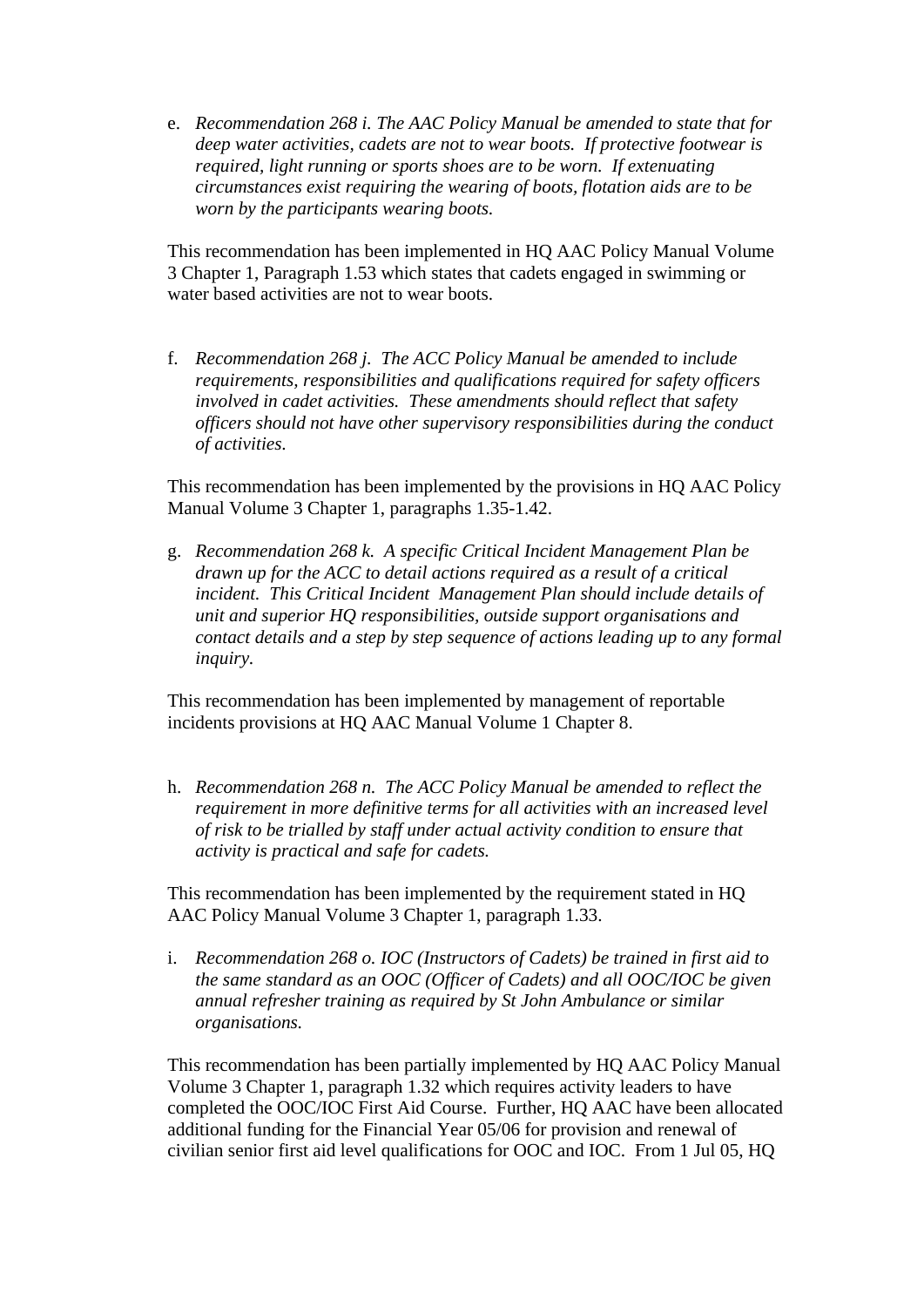AAC Policy Manual will require all OOC and IOC maintain a current senior (or higher) first aid certificate at all times while undertaking their duties.

j. *Recommendation 268 p. The swimming capabilities of cadets be ascertained by test or parent's declaration and this information be recorded and maintained on cadet files.*

 The AAC Policy Manual at Volume 3, Chapter 1, paragraphs 1.54-1.58 require that Army Cadets undertake a swimming test prior to each and every swimming or water-based activity. This requirement is more stringent than the BOI's recommendation that a one-off test be recorded on a cadet's file.

k. *Recommendation 268 q. The specific duties and responsibilities of an IOC need to be comprehensively detailed in the ACC Policy Manual to ensure that there is no confusion regarding their employment.*

This recommendation has been implemented by the IOC duty statement appearing at HQ AAC Policy Manual Volume 1 Chapter 5.

In addition Brigadier Miller has provided further information on some of the additional action that have been implemented to improve the safety of AAC members:

1. Amendments to AAC policy

The policy and procedures relating to the planning, approval and implementation of Cadet activities, especially water- based activities, have been amended since the death of Karl Sperling. The ongoing review of these procedures is a standard activity within the AAC organisation and occurs at least twice per year at national AAC conferences and again as a result of the submission of Post-Activity Reports following major AAC activities.

2. Amended Defence Force Cadets (ADFC) Occupational Health and Safety (OHS ) Policy and Procedures

The AAC has implemented most of the requirements of the ADFC OHS Policy and continues to work towards full implementation of the policy. Some of the activities undertaken so far to implement this policy include:

- Establishment of Army Cadets Unit and Regional (State) level OHS Committees;
- Appointment of Regional and National OHS coordinators;
- Appointment of Safety Coordination in Army Cadets Units; and
- Conduct of briefings for all members of the AAC on the requirements of the OHS policy on an annual basis and at the commencement of each major AAC activity.
- 3 Review of the training content and standards for Army Cadets Staff  $(ACS).$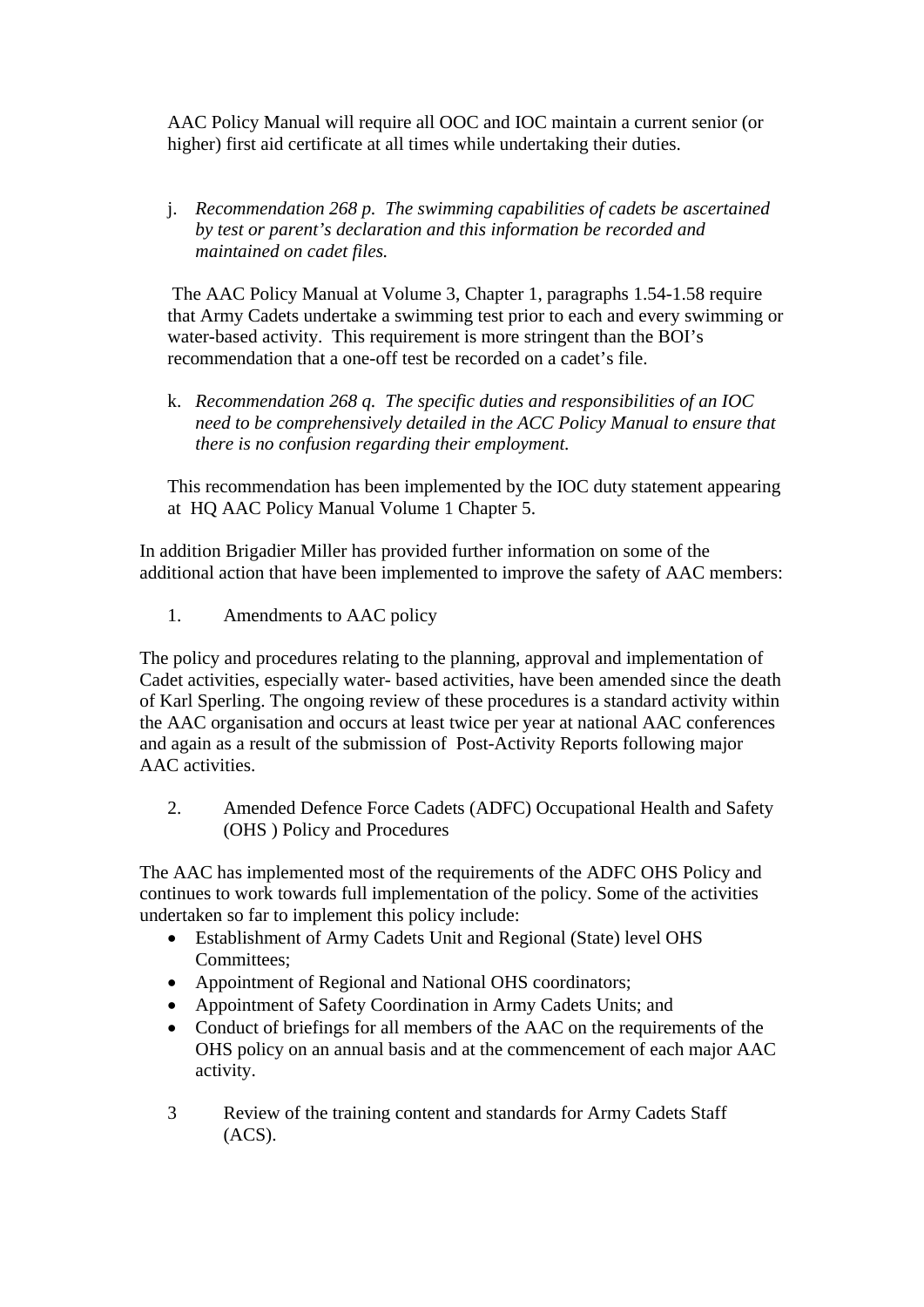Adult staff of the AAC are required to undertake training courses conducted by the Australian Army. These courses total up to 11 days for the basic level Officer of Cadets. Further training of an additional 16 days is provided for adult staff seeking appointment to the position of Officer Commanding an Army Cadet Unit or senior staff positions in Regional and National AAC headquarters. The content of these courses is undergoing extensive review with the intent of ensuring that ACS are provided with the skills and knowledge necessary to be able to plan and safely conduct AAC training activities.

3. Cadet Safety "STOP, STOP, STOP" tool

The AAC has implemented a tool by which cadets of any rank or level of experience may call for an activity to cease in the event that they perceive elements of the activity to be unsafe. Upon any member of the AAC calling "STOP, STOP, STOP" the Officer in charge of the activity is required to consider the person's safety concerns before either proceeding with or cancelling the activity.

4. Additional Army personnel allocated for duty in the AAC organisation.

In the past two years, the Australian Army has progressively allocated to the AAC organisation additional full-time and part-time Army personnel positions to ensure the effective administration, training and safety of the AAC.

5. Incorporation of the AAC into the "ArmySAFE" Project.

The Australian Army continues to work towards embedding Army Cadets safety into the Army-wide OHS project titled "ArmySAFE". This project is being managed by the Director of OHS- Army and involves extensive liaison with COMCARE. The "ArmySAFE" team has commenced their consideration of the requirements for Army Cadet safety. This consideration has already resulted in the inclusion of Army Cadets in the new Chief of Army Policy on Heat Injury Management and the purchase of Heat Stress Monitors for use during AAC activities. Further benefits for Army Cadets safety will continue to flow from the inclusion in the "ArmySAFE" project.

In view of the implementation by the Australian Army in relation to their Board's findings and the Australian Army's additional action to improve the safety of cadets I do not propose to make any further recommendations.

I find no person should be committed for trial for any offence in connection with this death.